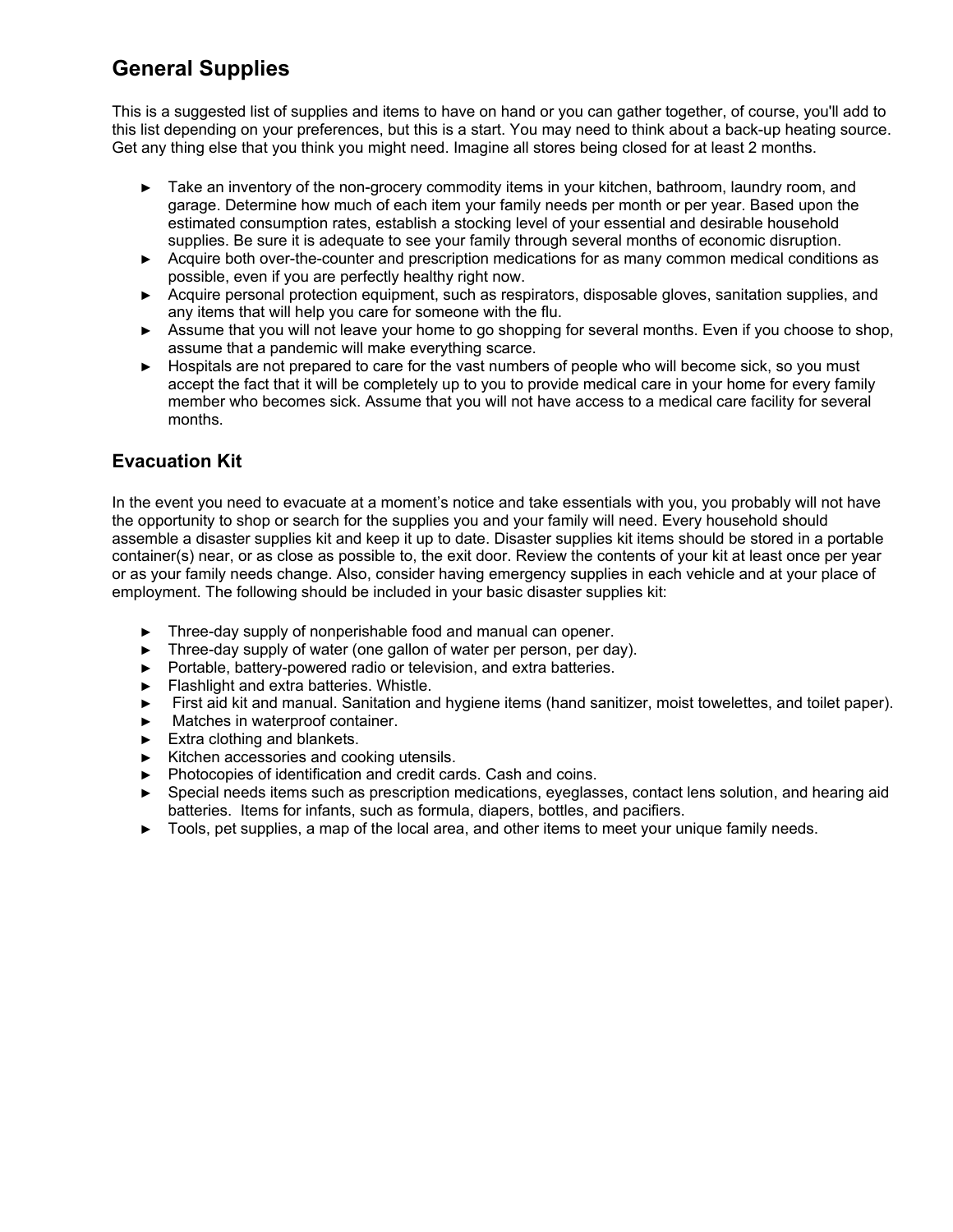## **Suggested List Of Supplies to Stockpile**

| <b>Cleaning &amp; Laundry</b>                    |                                |                                           |
|--------------------------------------------------|--------------------------------|-------------------------------------------|
| Clorox, plain kind (lots)                        | Dishwashing detergent          | Small scrubber                            |
| <b>Paper Towels</b>                              | Clothespins                    | Clothes line rope                         |
| Mop bucket & wringer                             | Clothes detergent              | Plunger (for laundry)                     |
| Plastic barrel (laundry)                         | Liquid Plumber (drains)        |                                           |
| <b>Food &amp; Water</b>                          |                                |                                           |
| Non-electric can opener                          | Disposable plates              | Hot and cold cups                         |
| Plastic utensils                                 | Hand beater, manual            | Coffee pot, non-electric                  |
| Pots, pans and lids                              | Dutch oven                     | Aluminum foil & plastic wrap              |
| Camp stove & fuel                                | Water containers               | Water purification filter                 |
| Ice chests                                       | Baby food                      | Multi vitamins                            |
| Light, Heat & Fuel                               |                                |                                           |
| Candles                                          | Matches                        | Long-snout type lighters                  |
| Oil lamps & fuel                                 | Firewood                       | Portable heater & fuel                    |
| Charcoal & fluid                                 | Flashlights & spare bulbs      | Chemical light sticks                     |
| Firestarter flint & steel                        | Gasoline & kerosene containers | Sterno fuel                               |
| <b>Tools</b>                                     |                                |                                           |
| Duct tape (several rolls)                        | Sheet plastic (roll)           | <b>Scissors</b>                           |
| Rope                                             | Work gloves                    | Shovel / folding shovel                   |
| Drill (manual) & screws                          | Automotive tools               | Ax or hatchet                             |
| Hammer & nails                                   | Hand saw                       | Crowbar                                   |
| Leatherman multi tool                            | Hunting knife                  | Goggles                                   |
| <b>Personal Hygiene</b>                          |                                |                                           |
| Deodorant                                        | <b>Skin Lotions</b>            | Birth control                             |
| Shoe covers                                      | Towels & washcloths            | Soap (bar or liquid)                      |
| Extra eye glasses                                | Nailbrush                      | No water wipes                            |
| Sunscreen / sun block                            | Shaving cream                  | Nail clippers                             |
| Toothpaste                                       | Mouthwash                      | Dental floss                              |
| Tampons                                          | Shampoo                        | Vitamin C, Ester-C                        |
| Denture adhesive                                 | Eye glass repair kit           | Contact lens solution                     |
| No-rinse face wash                               | Tweezers                       | Toilet paper (lots of it)                 |
| Tissues                                          | Tooth numbing jel              | Paper Towels                              |
| <b>Utility Items</b>                             |                                |                                           |
| Games, playing cards                             | Sunglasses                     | Plastic tarps                             |
| <b>Hobby supplies</b>                            | Charcoal grill                 | Crank operated radio                      |
| Needle & thread                                  | Compass                        | 5 gal plastic buckets                     |
| Pet food                                         | Paper and pen                  | Camping toilet                            |
| Waterproof marker                                | Magnifier                      | Non-electric clock                        |
| Bug repellent, skin type                         | Hand mirror                    | Metal can to burn trash                   |
| <b>Baby diapers</b>                              | Printer paper                  | Plastic bags (multi sizes)                |
| Cell phone batteries                             | Ink cartridges                 | ∠iploc bags                               |
| AM/FM/SW radio                                   | <b>Extension cords</b>         | Sleeping bags                             |
| Cell phone charger                               | Inventory of valuables         | Solar panels                              |
| Batteries (Lots of them)                         | Fishing equipment              | Steel wool                                |
| TV (battery)                                     | <b>Emergency flares</b>        | Paper bags                                |
| Thermos                                          | Wax paper                      | Vegetable seeds                           |
| Pump pot (insulated)                             | Glass cleaner                  | Seed sprouting kit                        |
| CB / SW radio                                    | Cell phone                     | Sewing supplies                           |
| Solar battery charger                            | <b>Walkie talkies</b>          |                                           |
| <b>House Security</b>                            |                                |                                           |
| 2×4 wood (windows)                               | Light bulbs                    | Wasp spray                                |
| Plywood (windows)                                | Good locks on doors            | Black paint (windows)                     |
| Fire extinguisher (ABC)                          | Good locks on windows          | Solar shower                              |
| Firearms and ammo                                | Hose adapter for sink          | Portable toilet                           |
| Copies financial papers                          |                                |                                           |
|                                                  | Water hose                     | Smoke detector                            |
| <b>Automotive</b>                                |                                | <b>Documents</b>                          |
| Fuses & bulbs                                    | Extra set of car keys          |                                           |
| Wiper & Brake fluid                              | Good spare tire & jack         | Photocopies of important documents        |
| Maps or atlas                                    | Tire pump (manual)             | such as birth certificates, drivers'      |
| Oil & transmission fluid                         | Full tank of gas (always)      | licenses and so on for the entire family. |
| Emergency kit & flares<br>5 gal container of gas |                                | Put in a waterproof bag.                  |